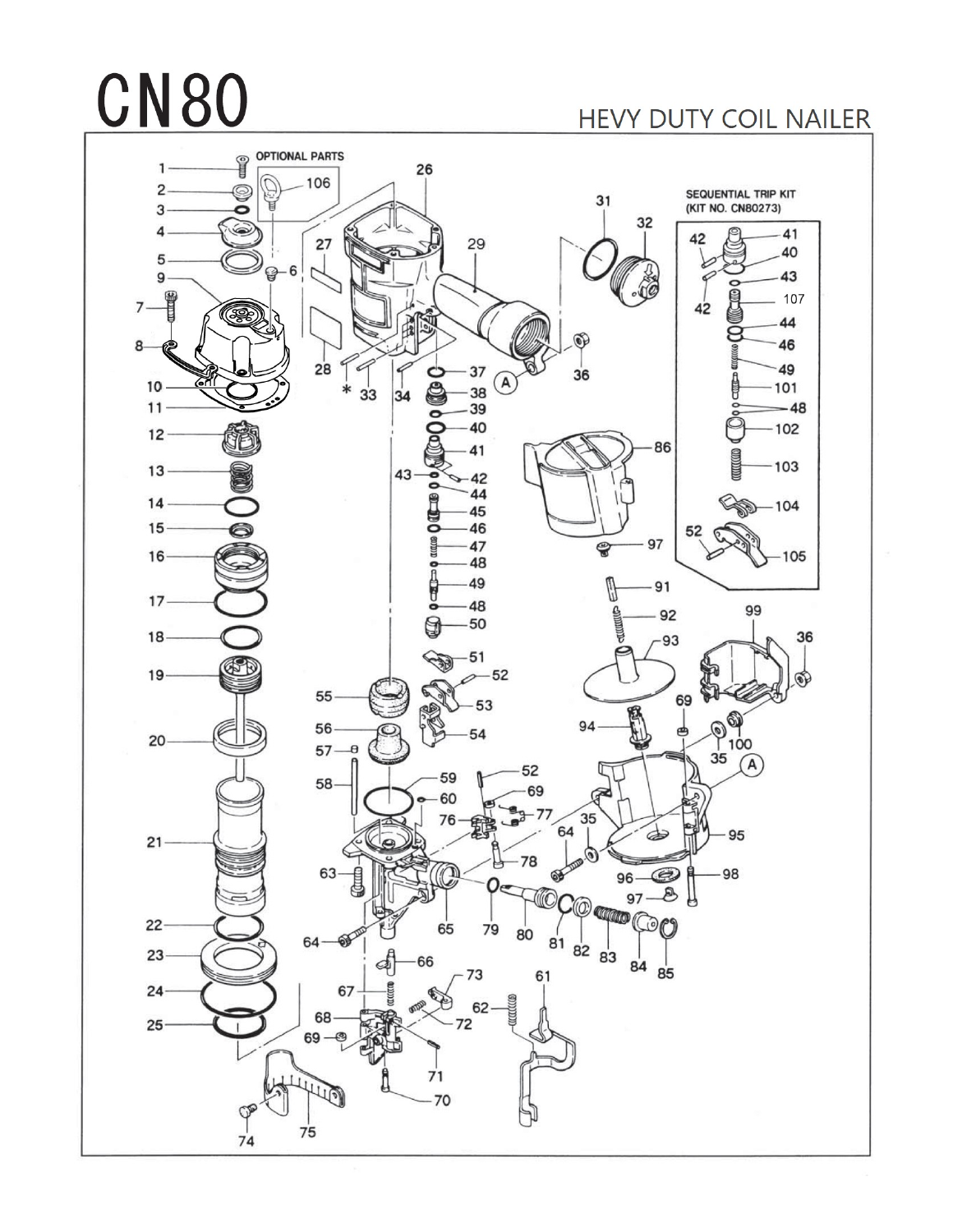| <b>Tool Model</b> | <b>Part NO</b>  | <b>Part Code</b> | <b>Description</b>                                         |
|-------------------|-----------------|------------------|------------------------------------------------------------|
| <b>CN80</b>       | 1               | AA82427          | SCREW 8 X 20 (HEXAGONAL HALL) (REPLACES BB49813+CN32582)   |
| <b>CN80</b>       | $\overline{2}$  | CN32631          | EXAUST COVER HOLDER FOR USE W/AA82427(REP.CN32582+BB49813) |
| <b>CN80</b>       | $\overline{3}$  | HH11132          | O-RING 1AP10A CN65072                                      |
| <b>CN80</b>       | 4               | CN37675          | EXAUST COVER (CN32585 replaced)                            |
| <b>CN80</b>       | $\overline{5}$  | CN37376          | EXHAUST COVER SEAL (CN32242 replaced)                      |
| <b>CN80</b>       | 6               | TA12319          | <b>GROMMET</b>                                             |
| <b>CN80</b>       | 7               | BB40422          | BOLT 6X30 FOR CC00402)(REPLACES BB40438+CC49408)           |
| <b>CN80</b>       | 8               | CN37550          | PROTECTOR (CN35766 replaced)                               |
| <b>CN80</b>       | $\overline{9}$  | CN81208          | CYLINDER CAP UNIT (KN11165 replaced)                       |
| <b>CN80</b>       | 10              | CN34458          | SPACER EXHAUST                                             |
| <b>CN80</b>       | 11              | CN37549          | CYLINDER CAP SEAL (CN34467 replaced)                       |
| <b>CN80</b>       | 12              | CN37674          | PISTON STOP (CN34444 replaced)                             |
| <b>CN80</b>       | 13              | KK23195          | SPRING 3195                                                |
| <b>CN80</b>       | 14              | HH19142          | O-RING A 3X41.6                                            |
| <b>CN80</b>       | 15              | CN37547          | HEAD VALVE WASHER (CN34453 replaced)                       |
| <b>CN80</b>       | 16              | CN37673          | HEAD VALVE PISTON (CN34460 replaced)                       |
| <b>CN80</b>       | 17              | HH19195          | O-RING 3X56.8 851438                                       |
| <b>CN80</b>       | 18              | HH19196          | O-RING 1A 4.9X43 851439                                    |
| <b>CN80</b>       | 19              | CN81206          | MAIN PISTON UNIT (CN34445 replaced)                        |
| <b>CN80</b>       | 20              | CN37527          | CYLINDER SEAL (CN31560 replaced)                           |
| <b>CN80</b>       | $\overline{21}$ | CN37687          | CYLINDER (KN10853 replaced)                                |
| <b>CN80</b>       | $\overline{22}$ | HH19192          | O-RING 3.1X56.5                                            |
| <b>CN80</b>       | $\overline{23}$ | CN37524          | CYLINDER RING (CN31559 replaced)                           |
| <b>CN80</b>       | 24              | HH12117          | O-RING AG85                                                |
| <b>CN80</b>       | 25              | HH11169          | O-RING AP56                                                |
| <b>CN80</b>       | 26              | CN37546          | FRAME (CN34441 replaced)                                   |
| <b>CN80</b>       | 27              | CN34457          | LABEL(CN80)                                                |
| <b>CN80</b>       | 28              | CN37439          | WARNING LABEL (CN34879 replaced)                           |
| <b>CN80</b>       | $\overline{29}$ | CN34703          | <b>GRIP COVER</b>                                          |
| <b>CN80</b>       | $\overline{31}$ | HH12102          | O-RING 1 AG 50                                             |
| <b>CN80</b>       | $\overline{32}$ | CN81221          | END CAP ASSY (CN34455 replaced)                            |
| <b>CN80</b>       | $\overline{33}$ | FF21221          | ROLL PIN 3X25                                              |
| <b>CN80</b>       | 34              | FF21229          | <b>W.S.PIN 3X20</b>                                        |
| <b>CN80</b>       | $\overline{35}$ | EE39138          | WASHER 138                                                 |
| <b>CN80</b>       | 36              | CC00402          | NUT M6                                                     |
| <b>CN80</b>       | 37              | HH11159          | O-RING ARP568-016 86459                                    |
| <b>CN80</b>       | 38              | CN37529          | TRIGGER VALVE GAGE (CN31661 replaced)                      |
| <b>CN80</b>       | $\overline{39}$ | HH11151          | O-RING ARP568-013 N10067                                   |
| CN <sub>80</sub>  | 40              | HH11138          | IO-RING AP20                                               |
| <b>CN80</b>       | 41              | CN32247          | TRIGGER VALVE HOUSING(REPLACES CN/KN10387)                 |
| <b>CN80</b>       | 42              | FF30161          | <b>PIN 161</b>                                             |
| <b>CN80</b>       | $\overline{43}$ | HH11119          | O-RING AP6 N10027                                          |
| <b>CN80</b>       | 44              | HH11209          | O-RING 1BP7 N10028                                         |
| <b>CN80</b>       | $\overline{45}$ | CN31589          | PILOT VALVE                                                |
| <b>CN80</b>       | 46              | HH11113          | O-RING AP9 N5528                                           |
| CN <sub>80</sub>  | 47              | KK24123          | COMPRESSION SPRING 4123                                    |
| <b>CN80</b>       | 48              | HH11901          | O-RING 1.4 X 2.5 CN65020                                   |
| CN <sub>80</sub>  | 49              | CN31347          | TRIGGER VALVE STEM                                         |
| <b>CN80</b>       | 50              | CN31346          | TRIGGER VALVE CAP                                          |
| CN <sub>80</sub>  | 51              | CN37424          | CONTACT LEVER (TA10506 replaced)                           |
| <b>CN80</b>       | $\overline{52}$ | FF21220          | PIN 3X16 N10098                                            |
| <b>CN80</b>       | $\overline{53}$ | CN37423          | <b>TRIGGER</b>                                             |
| <b>CN80</b>       | $\overline{54}$ | CN37553          | <b>CONTACT ARM GUIDE</b>                                   |
| <b>CN80</b>       | $\overline{55}$ | CN31563          | <b>BUMPER A</b>                                            |
| <b>CN80</b>       | 56              | CN31564          | <b>BUMPER B</b>                                            |
| CN <sub>80</sub>  | 57              | CN31594          | PIN HOLDER                                                 |
| <b>CN80</b>       | 58              | FF31127          | <b>PIN 1127</b>                                            |
| CN <sub>80</sub>  | 59              | HH19139          | O-RING A 1.5X53.5                                          |